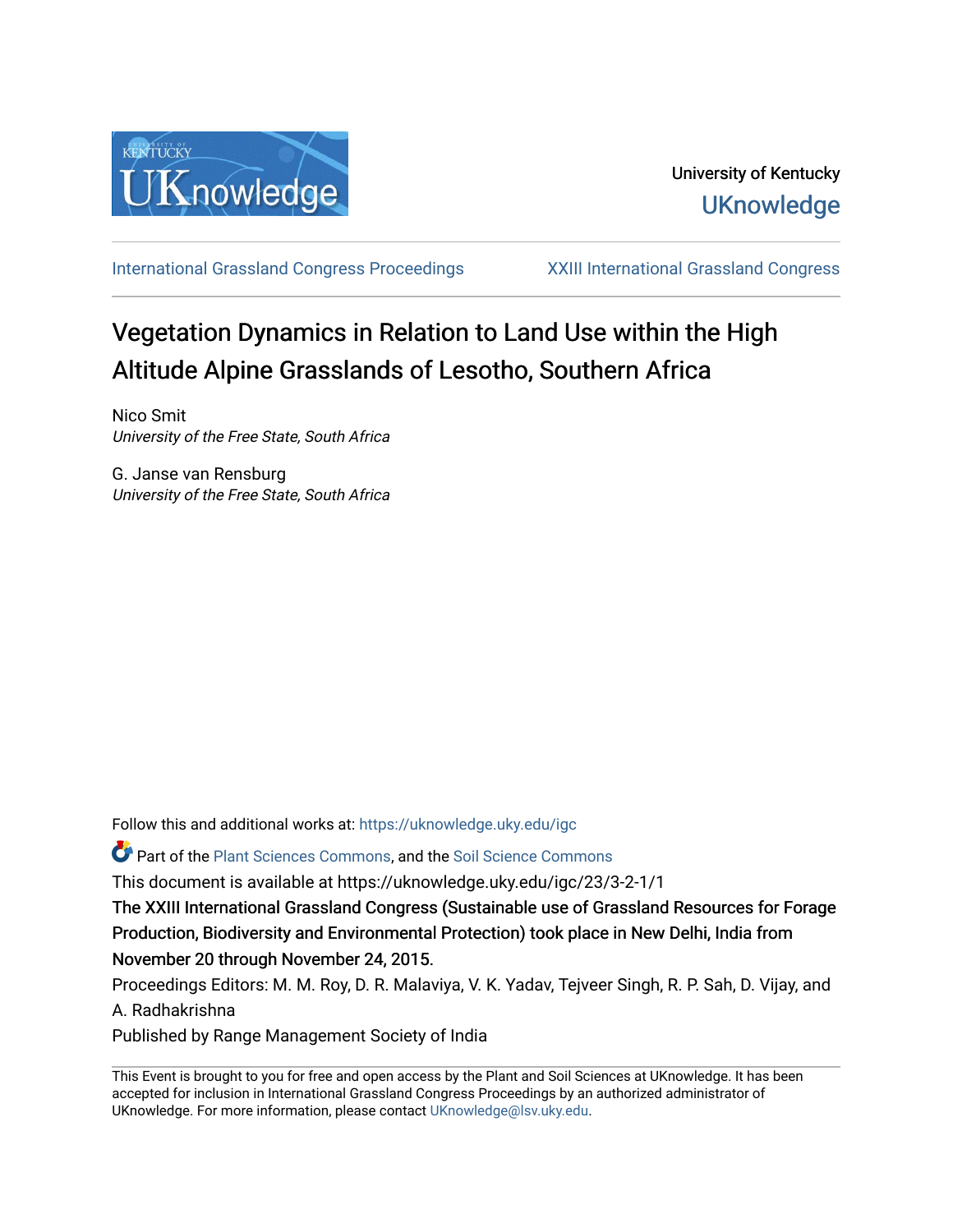## **Vegetation dynamics in relation to land use within the high altitude alpine grasslands of Lesotho, southern Africa**

## **Nico Smit, G. Janse van Rensburg**

University of the Free State, Bloemfontein, South Africa Corresponding author e-mail: [smitgn@ufs.ac.za](mailto:smitgn@ufs.ac.za)

**Keywords:** Alpine, Degradation, Grassland, Grazing, Karroid shrub

#### **Introduction**

The Kingdom of Lesotho is characterized by its unique geographical feature of being dominated by rugged mountainous terrain. It is also the only true alpine region in southern Africa that supports high plant species diversity. Large areas suffer from overgrazing and erosion, as well as over exploitation of its natural resources. The livestock industry in Lesotho has long been a vital component of the economic and social structure of the country and the alpine region is considered as an important grazing resource by local Basotho herdsmen. Consequently, a study was conducted with the two objectives: to determine the phytomass, grazing capacity and crude protein of the vegetation in two areas of the Lesotho alpine grassland with different grazing histories, and to assess the vegetation dynamics in relation to land use with specific reference to productivity, degradation and sustainability.

#### **Materials and Methods**

The study area is located in the Drakensberg Grassland Bioregion and the vegetation unit is described as Drakensberg Afroalpine Heathland on basalt at altitudes ranging from 2900 - 3400 m. The area receives summer rainfall, but also some precipitation from frost in winter. Winters are extremely cold with temperatures as low as  $-20^{\circ}$ C. The vegetation varies from grassland dominated by *Merxmuellera* species and dwarf karroid shrubs, notably *Helichrysum trilineatum*. Mires (wetlands) occur as depressions on the high-altitude plateau and are characterized by low grass-herb mire complexes with turf and tussock grassland patches.

Two areas of the Lesotho alpine grassland with different grazing histories were selected for study. The combined study area has a long history of communal grazing by sheep, goats, cattle, donkeys and horses, but due to differences in accessibility, the grazing intensity varied from severe to moderate. The Khalong-la-lithunya catchment area (28°53'S, 28°47'E) has a long history of severe grazing, while the Koti-Sephola catchment area (29°31'S, 29°12'E) was subjected to more moderate grazing.

Floristic surveys were conducted on four randomly selected northern slopes, two in the heavily grazed area and two in the moderately grazed area. The phytomass (dry mass) of the herbaceous plants (mainly grasses, but also forb species) on each of the four survey plots was determined during November 2010. All rooted herbaceous plants were harvested on a species basis in randomly placed quadrates  $(0.25 \text{ m}^2)$  and a total of 30 quadrates were harvested per survey plot. Harvested plants were dried to a constant mass ( $70^{\circ}$ C) and weighed. From the herbaceous dry mass ha<sup>-1</sup> measurements, an estimate of the grazing capacity of each site was calculated, using the formula proposed by Moore *et al.* (1985).

For the quantification of the phytomass of dwarf karroid shrubs a total of 25 *H. trilineatum* plants and another 25 of other shrub species were randomly selected during November 2010, their dimensions (height and canopy diameter) measured, then harvested and dried to constant mass (70°C) and weighed. The twigs  $\leq$  2.0 mm were separated by hand from the twigs and stems >2.0 mm. Regression analyses were applied with the plant dry mass as dependent variable (3 categories: twigs <2.0 mm, twigs and stems >2.0 mm and total phytomass) and plant height and canopy diameter as independent variables. Three regression models were tested. The mean canopy diameter and multiplicative regression equation presented the best correlation with phytomass (Table 1). Belt transects of 0.5 x 200 m were laid out in each of the four survey plots. The canopy diameter of all dwarf karroid shrubs in these transects was measured and the plant phytomass calculated from the regression equations (Table 1).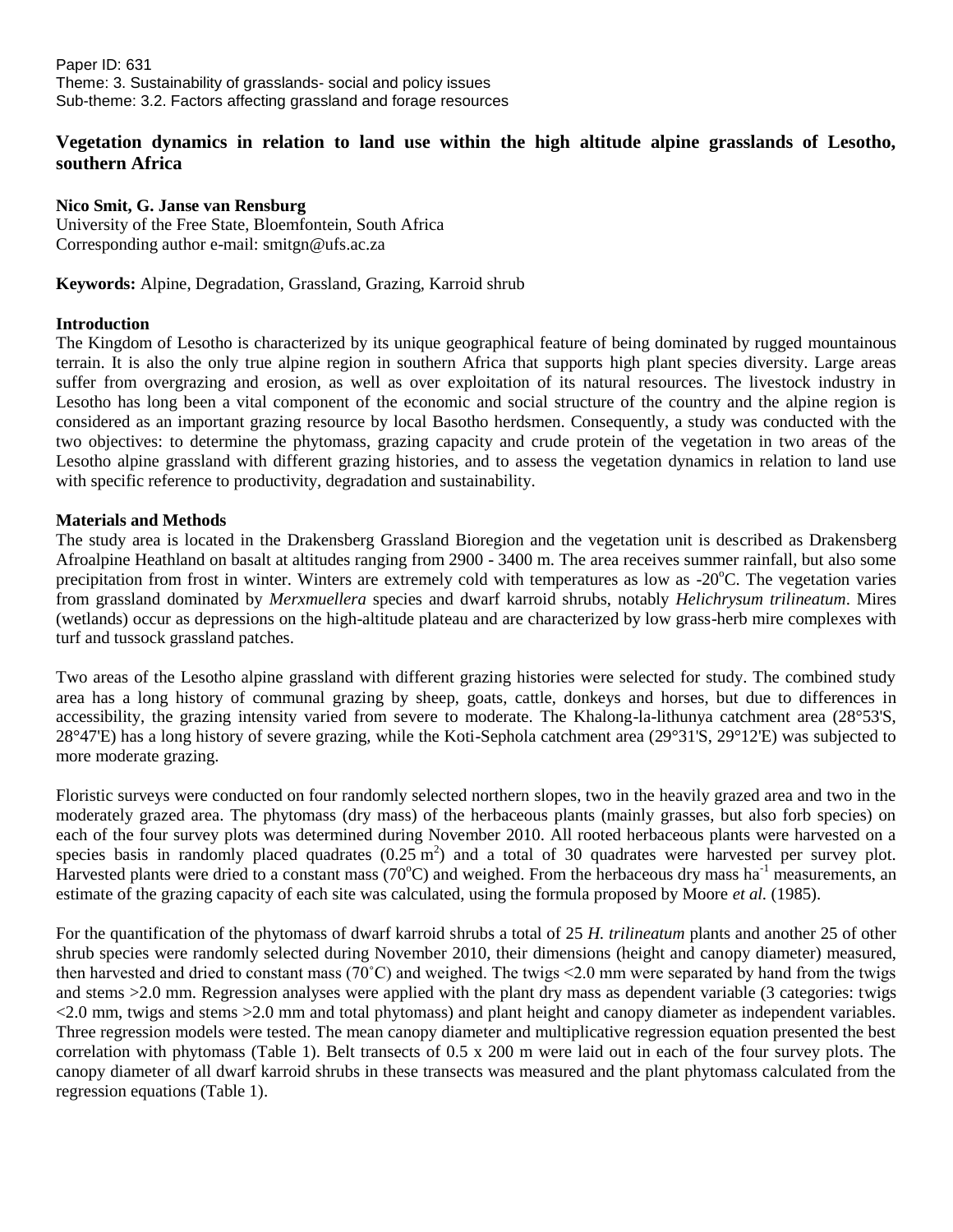**Table 1:** Results of the regression analyses of the relation between canopy diameter and phytomass of dwarf karroid shrubs: Multiplicative regression model:  $Y = aX^b$ , where  $y =$  estimated phytomass (dry mass),  $x =$  mean canopy diameter,  $a = \log a$ .

| <b>Plant fraction</b>   | <b>Regression equation</b> |      |      | P       |  |  |  |
|-------------------------|----------------------------|------|------|---------|--|--|--|
| Helichrysum trilineatum |                            |      |      |         |  |  |  |
| Twigs $< 2.0$ mm        | $y = -3.57003X2.02229$     | 0.97 | 0.94 | < 0.001 |  |  |  |
| Twigs $> 2.0$ mm        | $y = -4.8230X2.43617$      | 0.96 | 0.92 | < 0.001 |  |  |  |
| Total plant             | $y = -3.37893X2.20763$     | 0.98 | 0.96 | < 0.001 |  |  |  |
| Other shrub species     |                            |      |      |         |  |  |  |
| Twigs $< 2.0$ mm        | $y = -2.75945X1.72722$     | 0.96 | 0.93 | < 0.001 |  |  |  |
| Twigs $> 2.0$ mm        | $y = -2.8596X1.92878$      | 0.96 | 0.93 | < 0.001 |  |  |  |
| Total plant             | $y = -2.12475X1.8481$      | 0.97 | 0.94 | < 0.001 |  |  |  |

Crude protein (CP) content of the harvested grasses (*Merxmuellera* spp.) and dwarf karroid shrubs (*H. trilineatum*) was obtained by determining the nitrogen contents by gas fusion using a Leco TC-400 apparatus and multiplying the total Nconcentration by 6.25.

The Shapiro-Wilk test was used to test for normality of the herbaceous and shrub DM yields. An analysis of variance (ANOVA) (Statsoft Inc., 2004) was used to determine whether the phytomass values differed statistically between the two study areas with different grazing histories.

### **Results and Discussion**

From the results it is clear that the vegetation of the two areas differ substantially (Table 2). The heavily grazed Khalongla-lithunya catchment has a significantly (P<0.001) higher density and phytomass of dwarf karroid shrubs compared to the moderately grazed Koti-Sephola catchment. In direct contrast, the Koti-Sephola catchment has a significantly (P<0.001) higher herbaceous phytomass and grazing capacity compared to the Khalong-la-lithunya catchment area. In addition, species of only two grass genera (*Merxmuellera* and *Pentashistis*) were recorded in the Khalong-la-lithunya catchment, compared to species of three grass genera (*Merxmuellera*, *Pentashistis* and *Poa*) in the Koti-Sephola catchment area. While the moderately grazed area had higher plant diversity than the heavily grazed area, the species composition still appears low when compared with historical data from similar vegetation types in Lesotho.

Only two plant species - the grass *Merxmuellera macowanii* and the dwarf karroid shrub *Helichrysum trilineatum* - made up the bulk of the phytomass. There was a clear negative relationship between the two species with grazing intensity that appears to be the main driver that determines the abundance of these two species relative to each other. In the heavily grazed area, *M. macowanii* was largely replaced by *H. trilineatum*, despite the fact that *M. macowanii* is not considered a very palatable species with relatively low crude protein content of 4.15-4.55 % (Table 2). In contrast, the dwarf karroid shrubs have a much higher crude protein contents of 8.45-8.52 % (Table 2), but there exists no evidence that it is utilized by either domestic stock or indigenous wildlife species.

| $\overline{\phantom{a}}$<br><b>Variable</b> | $\circ$<br>Unit   | $\mathcal{O}$<br>Value $(\pm SE)$ |                              | P       |
|---------------------------------------------|-------------------|-----------------------------------|------------------------------|---------|
|                                             |                   | <b>Heavy grazing</b>              | <b>Moderate grazing</b>      |         |
| Mean grass phytomass                        | $kg$ DM $ha^{-1}$ | $1014 (\pm 204)$                  | $3299 \left(\pm 1067\right)$ | < 0.001 |
| Mean grazing capacity (grasses)             | ha $AU^{-1}$      | $25.92 \ (\pm 4.8)$               | 3.64 $(\pm 1.2)$             | < 0.001 |
| Mean crude protein - grasses                | $\%$              | $4.55 (\pm 0.05)$                 | $4.15 \ (\pm 0.1)$           | > 0.05  |
| Mean karoid shrub density                   | plants $ha^{-1}$  | $90666 (\pm 2400)$                | 2 640 ( $\pm$ 500)           | < 0.001 |
| Mean shrub phytomass $(< 2.0$ mm)           | $kg$ DM $ha^{-1}$ | $1756.5 (\pm 2.5)$                | 52.3 $(\pm 4.9)$             | < 0.001 |
| Mean shrub phytomass $(> 2.0$ mm)           | $kg$ DM $ha^{-1}$ | 2 246.0 $(\pm 35.0)$              | 53.5 $(\pm 5.2)$             | < 0.001 |
| Mean shrub phytomass (total)                | $kg$ DM $ha^{-1}$ | $4002.5 (\pm 38.5)$               | $105.8 (\pm 10.1)$           | < 0.001 |
| Mean crude protein - karoid shrubs          | %                 | $8.45 (\pm 0.1)$                  | $8.52 \ (\pm 0.09)$          | > 0.05  |

**Table 2:** Summary statistics of the survey of the vegetation of two areas of the Lesotho alpine grassland with different grazing histories (heavy grazing and moderate grazing) ( $SE = Standard Error$  of the mean) ( $DM = Dry$  mass)